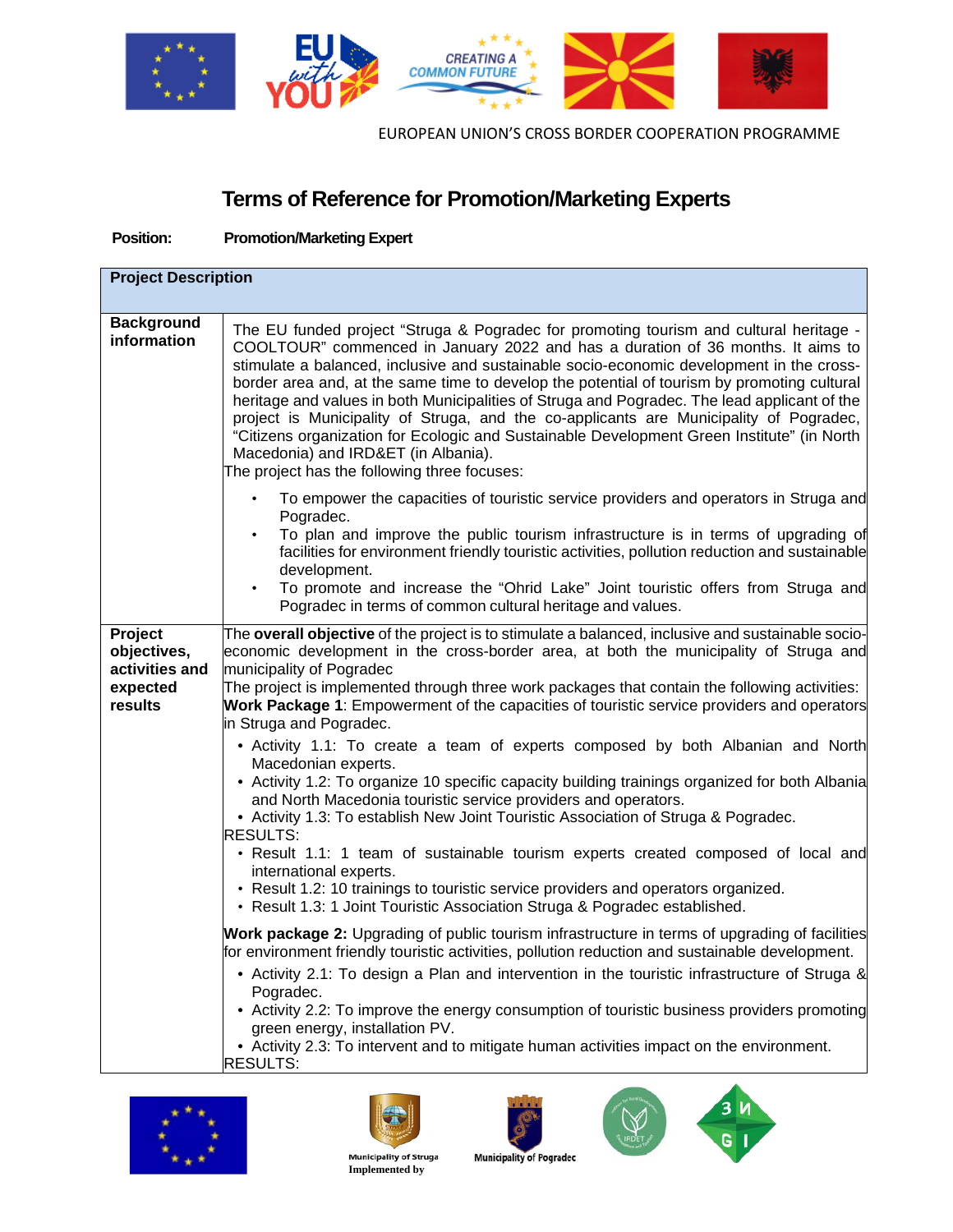

|                       | • Result 2.1: 4 actions designed and implemented to improve touristic infrastructure.<br>• Result 2.2: 40 PV of ST plants installed to touristic businesses reducing the environmental                                         |
|-----------------------|--------------------------------------------------------------------------------------------------------------------------------------------------------------------------------------------------------------------------------|
|                       | impact.                                                                                                                                                                                                                        |
|                       | Result 2.3: waste collection improved in 40 heritage sites and along the lake edges.                                                                                                                                           |
|                       | Work Package 3: The promotion of "Ohrid Lake" Joint touristic offers from Struga and                                                                                                                                           |
|                       | Pogradec is increased in terms of common cultural heritage and values.                                                                                                                                                         |
|                       | Activity 3.1: To create a map of touristic places around Struga and Pogradec on the                                                                                                                                            |
|                       | two sides of Ohrid and along the border NMK and ALB belonging to common heritage                                                                                                                                               |
|                       | and anthropologic study on common heritage and values between the two sides.                                                                                                                                                   |
|                       | Activity 3.2: To create a web page and Electronic Touristic Terminals of "Struga &                                                                                                                                             |
|                       | Pogradec side of Ohrid Lake".<br>Activity 3.3: To create channels to promote JTA network and Cross Border values.                                                                                                              |
|                       | Activity 3.4: To create 1 Video Promotion & 1 Documentary Movie                                                                                                                                                                |
|                       | <b>RESULTS:</b>                                                                                                                                                                                                                |
|                       | Result 3.1: CBC touristic map, including integrated touristic offers, created and                                                                                                                                              |
|                       | introduced in Struga and Pogradec sides of Ohrid Lake.                                                                                                                                                                         |
|                       | Result 3.2: Electronic Touristic Terminals installed in Struga and in Pogradec.                                                                                                                                                |
|                       | Result 3.3: 6 JTA and CBC events implemented.                                                                                                                                                                                  |
|                       | Result 3.4: 1 Video Promotion & 1 Documentary                                                                                                                                                                                  |
| Geographical          |                                                                                                                                                                                                                                |
| area to be<br>covered | Municipality of Struga, Municipality of Pogradec                                                                                                                                                                               |
| Project               | Municipality of Struga and Muniipality of Pogradec relevant                                                                                                                                                                    |
| <b>Stakeholders</b>   | departments: 30 public employees and officers. 80 businesses and associations and 240                                                                                                                                          |
| and project           | workers operating in touristic sector.                                                                                                                                                                                         |
| beneficiaries         | - 1 Tourism University in Struga<br>- At least 67 accommodation providers from Struga                                                                                                                                          |
|                       | - At least 63 restaurants along the Ohrid Lake Struga                                                                                                                                                                          |
|                       | - At least 75 accommodation providers from Pogradec                                                                                                                                                                            |
|                       | - At least no 85 restaurants cross the Ohrid Lake Pogradec                                                                                                                                                                     |
|                       | - Community living in Struga Region                                                                                                                                                                                            |
|                       | - Community living in Pogradec Region                                                                                                                                                                                          |
|                       | - At least 280.000 touristannually<br>- Public officers and public employees of the Municipality of Struga and Municipality of                                                                                                 |
|                       | Pogradec.                                                                                                                                                                                                                      |
| Profile of the        | The project intends to recruit at least 9 experts (both international and national experts (from                                                                                                                               |
| <b>Experts</b>        |                                                                                                                                                                                                                                |
|                       | Albania and North Macedonia)) for the whole duration of the project. The experts will be intended to help the project team with the project activities and will be based on 3 profiles (according to the needs of the project) |
|                       | 1. Sustainable Tourism Experts (4 Experts will be chosen with a total of 84 working                                                                                                                                            |
|                       | days)                                                                                                                                                                                                                          |
|                       | Promotion/Marketing Experts (3 Experts will be chosen with a total of 77 working<br>2.                                                                                                                                         |
|                       | days)                                                                                                                                                                                                                          |
|                       | 3. Cultural Experts (2 Experts will be chosen with a total of 39 working days)                                                                                                                                                 |
|                       | The most qualified and experienced of the selected Sustainable Tourism Experts will be                                                                                                                                         |
|                       | expected to undertake the role of Team Leader. The project allocates 10 working days for this<br>task during the whole duration of the project. The team leader coordinates the experts and                                    |
|                       | performs a quality check of the deliverables.                                                                                                                                                                                  |









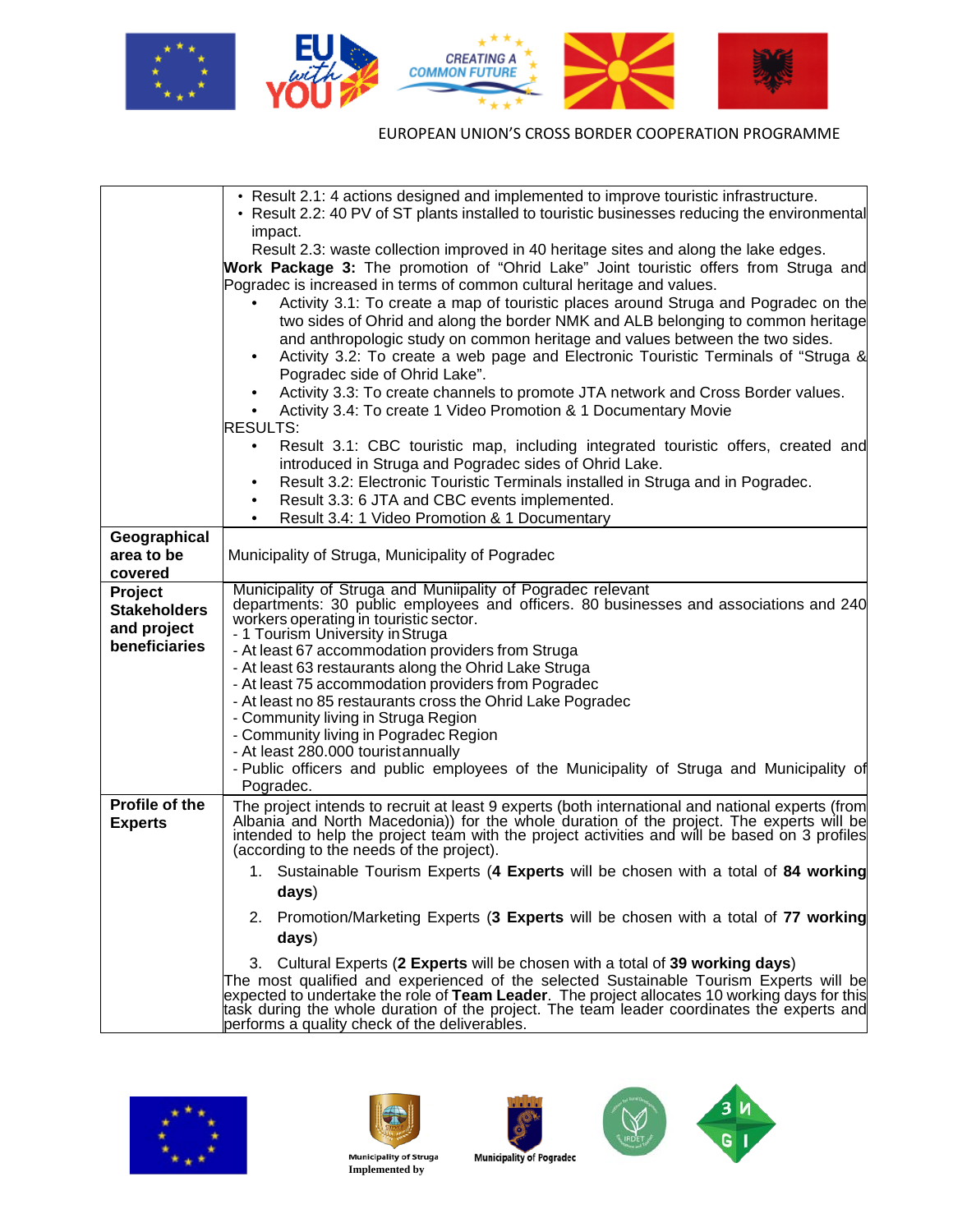

| <b>Promotion/Marketing Experts</b> |                                                                                                                                                                                                                                                                                                                                                                                                                                                                                                                                                                                                                                                                                                                                                                                                                                                                                                                                                                                                                                                                                                                                                                                                                                                                                                                                                                                                                                                                                                                                                                                                                                                                                                                                                                                                                                                                                                                                                                                                                                                                                                                                                                                                                                                                                                                                                                                                                                                                                                                                                                                                                                                                                                                                                                                                                                                                                                                                                                                                                                                                                                                                                                                                                                                                                                                                                    |  |
|------------------------------------|----------------------------------------------------------------------------------------------------------------------------------------------------------------------------------------------------------------------------------------------------------------------------------------------------------------------------------------------------------------------------------------------------------------------------------------------------------------------------------------------------------------------------------------------------------------------------------------------------------------------------------------------------------------------------------------------------------------------------------------------------------------------------------------------------------------------------------------------------------------------------------------------------------------------------------------------------------------------------------------------------------------------------------------------------------------------------------------------------------------------------------------------------------------------------------------------------------------------------------------------------------------------------------------------------------------------------------------------------------------------------------------------------------------------------------------------------------------------------------------------------------------------------------------------------------------------------------------------------------------------------------------------------------------------------------------------------------------------------------------------------------------------------------------------------------------------------------------------------------------------------------------------------------------------------------------------------------------------------------------------------------------------------------------------------------------------------------------------------------------------------------------------------------------------------------------------------------------------------------------------------------------------------------------------------------------------------------------------------------------------------------------------------------------------------------------------------------------------------------------------------------------------------------------------------------------------------------------------------------------------------------------------------------------------------------------------------------------------------------------------------------------------------------------------------------------------------------------------------------------------------------------------------------------------------------------------------------------------------------------------------------------------------------------------------------------------------------------------------------------------------------------------------------------------------------------------------------------------------------------------------------------------------------------------------------------------------------------------------|--|
| Scope of the work                  |                                                                                                                                                                                                                                                                                                                                                                                                                                                                                                                                                                                                                                                                                                                                                                                                                                                                                                                                                                                                                                                                                                                                                                                                                                                                                                                                                                                                                                                                                                                                                                                                                                                                                                                                                                                                                                                                                                                                                                                                                                                                                                                                                                                                                                                                                                                                                                                                                                                                                                                                                                                                                                                                                                                                                                                                                                                                                                                                                                                                                                                                                                                                                                                                                                                                                                                                                    |  |
| General description                | Activity 1.1: To create a team of experts composed by both Albanian and North<br>Macedonian experts.<br>Job description for experts: identification natural, historical, cultural sites in Struga and<br>Pogradec areas; touristic map drafting and development; identification of touristic<br>businesses to be included in the JTA (activity 1.3); design of JTA brand (activity 1.3);<br>elaboration of JTA promotion strategy (activity 1.3); designing, developing and<br>promoting joint tourism products and services in Struga and Pogradec; organizing<br>trainings for touristic service providers and operators (activity 1.2); support the project<br>team in designing cross-border cultural events and identification of fairs and<br>international events to be attended by the JTA.<br>The purpose of the assignments is to increase the tourism capacity and infrastructure of both<br>municipalities, and to develop and implement sustainable tourism methods. In order to reach<br>the desired results, the experts for marketing/promoting tourism along with the project team<br>will work on several of the project's activities. Main tasks include:<br>1. Based on the activity 1.2 the expert's tasks will include mapping the<br>organizations/entities active that can be activated in tourism sector in the two<br>Municipality areas with the potential to bring an added value to the touristic offer.<br>Based on the activity 1.3 the experts along with the project team will create a<br>2.<br>workshop where they will formulate all the pieces to creating a sustainable<br>touristic agency.<br>3. Based on activity 3,2 the expert's tasks will include the creation of a web page<br>for the newly formed JTA containing all the necessary information and all the<br>touristic locations of interest. This webpage will be used in the touristic terminals<br>that will be built in both municipalities (one in Struga and one in Pogradec).<br>(Lead)<br>Based on activity 3.3 A group of the 6 local tourism promoters of Struga and<br>4.<br>Pogradec will be selected and trained from the tourism marketing expert's team<br>in order to get best practices how to promote this offer in International Market.<br>The experts will also help in organizing promotional events, carnivals, fairs,<br>competitions in order to promote the project activities.<br>According to activity 3.4 The team of the experts for the marketing and promotion<br>5.<br>of the touristic places will be engaged to produce attractive advertisement to<br>promote project and Struga & Pogradec touristic offer. The advertise will be<br>produced in three languages (, Albanian, Macedonian, English) and can be used<br>also on promotion of the Struga & Pogradec in International fairs. The<br>advertisement is planned to be broadcasted in TV and social media. The team<br>of the experts for documentary movies in cooperation with experts from both<br>sides of the border will produce a documentary movie describing Struga &<br>Pogradec through their history and cultural attractions interviewing experts from<br>different profiles, documentary movie will be produced in three languages (,<br>Albanian, Macedonian, English) is planned to be broadcasted in TV and social<br>media. (Lead) |  |











 **Implemented by**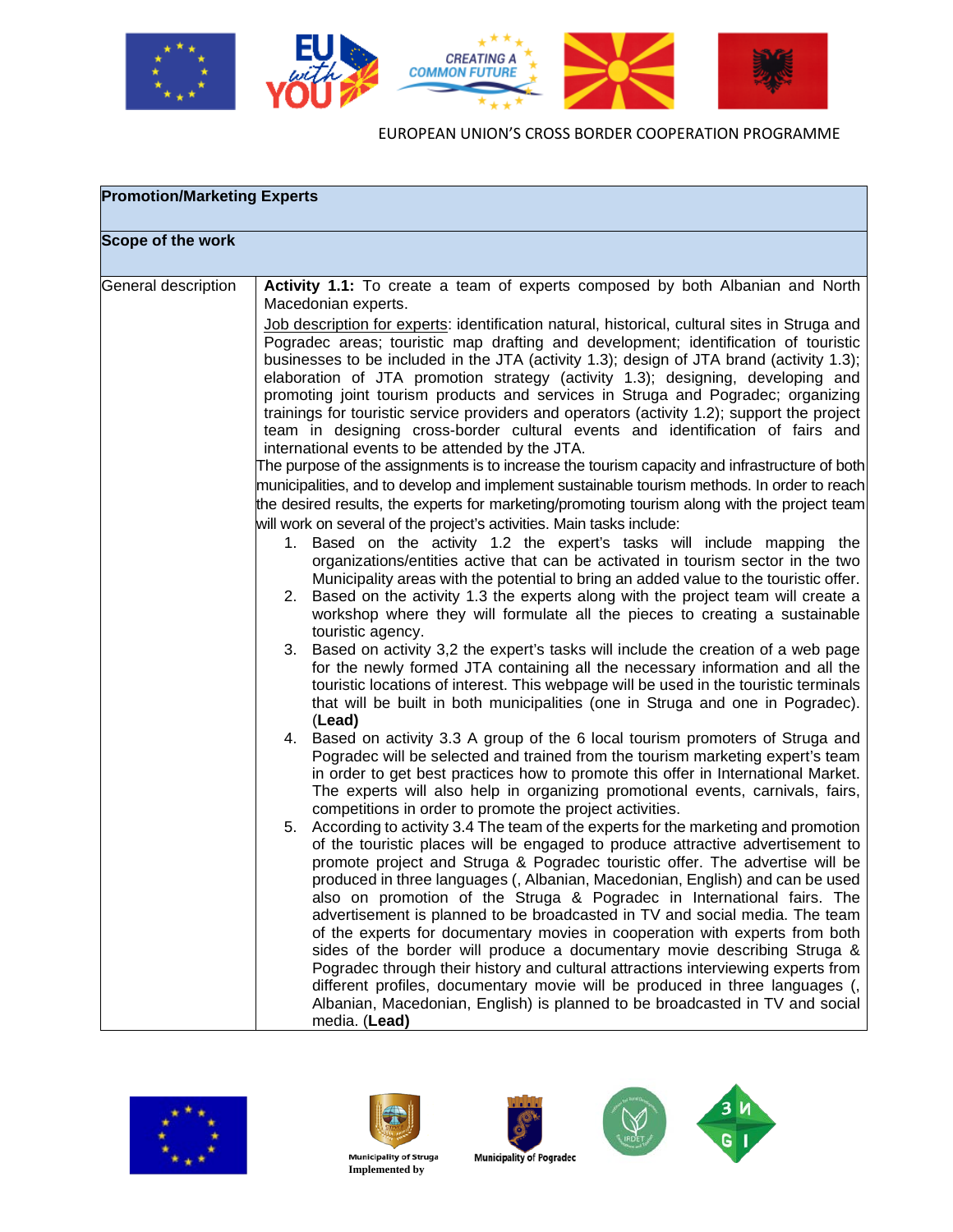

| Tasks: | Based on the activity 1.2 the experts will be tasked to:<br>1.                                                                                                                                                                                                                                                                                                                                                                                                                                                                                                                    |
|--------|-----------------------------------------------------------------------------------------------------------------------------------------------------------------------------------------------------------------------------------------------------------------------------------------------------------------------------------------------------------------------------------------------------------------------------------------------------------------------------------------------------------------------------------------------------------------------------------|
|        | Participate/support the Team Leader in the development of a<br>Plan<br>(including<br>Methodology<br>and<br>Implementation<br>timeline).<br>(Approximately 2 working days)<br>To assist the sustainable tourism expert in setting criteria to identify and<br>$\bullet$<br>map out the associations and businesses of interest that would benefit<br>the most from the trainings.<br>(Approximately 1 working days)<br>To coordinate with other 3 experts in order to create a training plan that<br>٠<br>will contain all the necessary information needed to train the touristic |
|        | service providers and operators such as how to promote the areas of<br>Struga and Pogradec in a better modern and more reliable way.<br>(Approximately 5 working days)<br>To assist in designing the training plan, methodology and agenda and<br>$\bullet$                                                                                                                                                                                                                                                                                                                       |
|        | provide 5 training sessions of the duration of 2 days each envisaged in<br>Struga and in Pogradec. Each session will be attended by approx. 24<br>participants. (10 days of training in Struga and 10 days of training in<br>Pogradec).                                                                                                                                                                                                                                                                                                                                           |
|        | (Approximately 24 working days)                                                                                                                                                                                                                                                                                                                                                                                                                                                                                                                                                   |
|        | 2. Based on the activity 1.3 the experts will be tasked to:<br>To develop a market analysis on the touristic services in the area to                                                                                                                                                                                                                                                                                                                                                                                                                                              |
|        | figure out what assets and locations are underutilized and can be used<br>in promoting cultural and eco-friendly touristic activities.<br>(Approximately 5 working days)                                                                                                                                                                                                                                                                                                                                                                                                          |
|        | To assist in the creation of a business plan required for the JTA, decide<br>$\bullet$<br>how to go about the marketing and promotion of the JTA in a modern<br>and reliable way where it can be promoted at an effective international<br>level.                                                                                                                                                                                                                                                                                                                                 |
|        | (Approximately 5 working days)                                                                                                                                                                                                                                                                                                                                                                                                                                                                                                                                                    |
|        | 3.<br>Based on the activity 3.2 the experts will be tasked to:<br>To develop content for the JTA web page with the necessary information<br>for all touristic locations of interest (this can include but is not limited to<br>cultural, historical, heritage sites, beaches, restaurants, hotels etc.) that<br>will be used for the touristic terminals.<br>(Approximately 5 working days)                                                                                                                                                                                       |
|        | Based on the activity 3.3 the experts will be tasked to:<br>4.                                                                                                                                                                                                                                                                                                                                                                                                                                                                                                                    |
|        | To develop an analysis of the current situation and determine the best<br>time, opportunity and ways to publicly promote the project activities with<br>promotional campaigns.<br>(Approximately 2 working days)                                                                                                                                                                                                                                                                                                                                                                  |
|        | To assist the Lead Expert with developing the project campaigns to be<br>$\bullet$                                                                                                                                                                                                                                                                                                                                                                                                                                                                                                |
|        | implemented.                                                                                                                                                                                                                                                                                                                                                                                                                                                                                                                                                                      |
|        | (Approximately 4 working days)                                                                                                                                                                                                                                                                                                                                                                                                                                                                                                                                                    |
|        | To assist the Project Team in organizing promotional events (carnivals,<br>$\bullet$                                                                                                                                                                                                                                                                                                                                                                                                                                                                                              |
|        | fairs, competitions).                                                                                                                                                                                                                                                                                                                                                                                                                                                                                                                                                             |
|        | (Approximately 2 working days)<br>To set criteria to identify 6 local tourism promoters (6 in the Municipality                                                                                                                                                                                                                                                                                                                                                                                                                                                                    |
|        | $\bullet$<br>of Struga and 6 in the Municipality of Pogradec) to be trained by the                                                                                                                                                                                                                                                                                                                                                                                                                                                                                                |











 **Implemented by** 

**Municipality of Pogradec**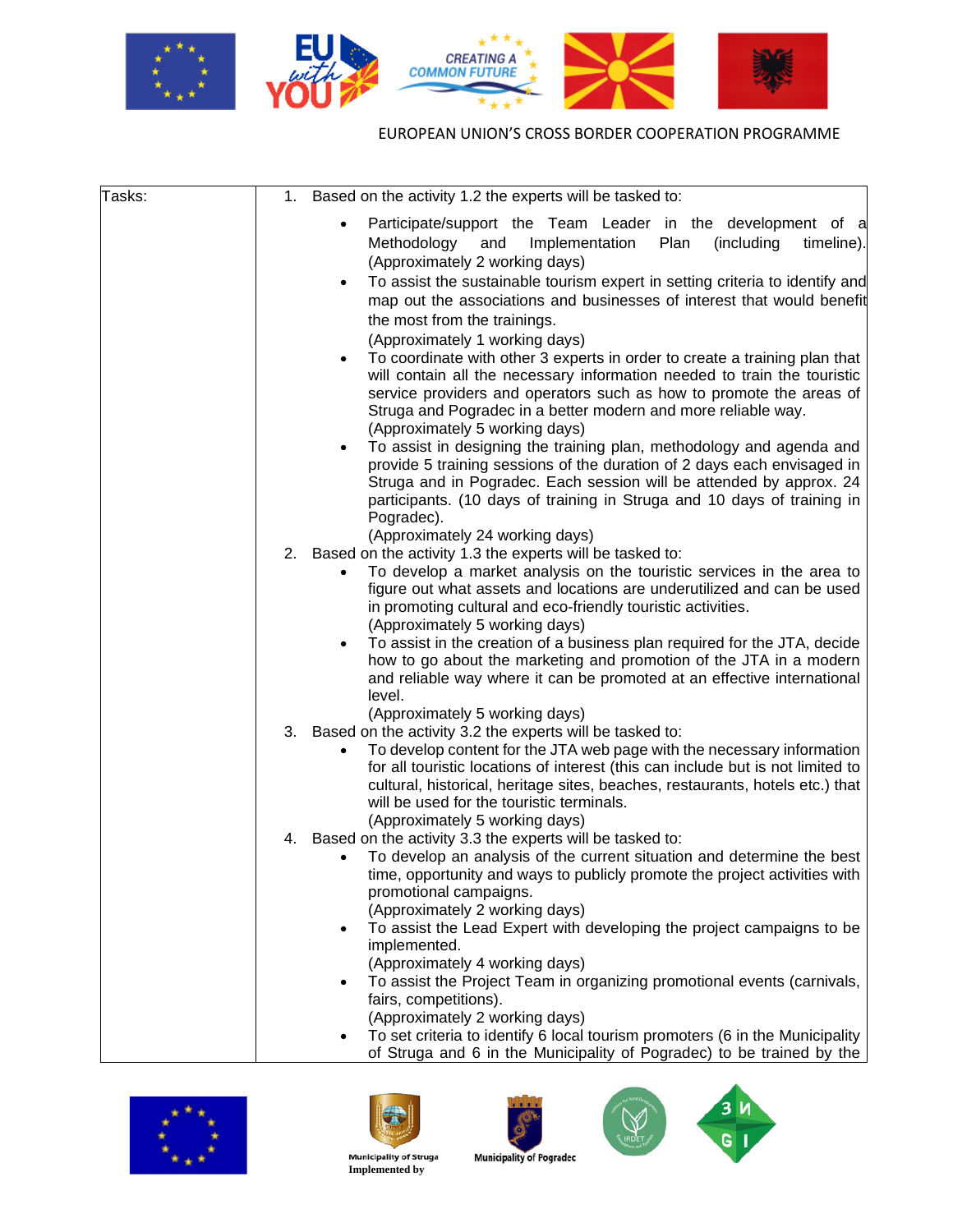

|                      | marketing experts in order to get best practices how to promote this offer<br>in International Market. |
|----------------------|--------------------------------------------------------------------------------------------------------|
|                      | (Approximately 2 working days)                                                                         |
|                      | To prepare a training plan for the touristic service providers.<br>$\bullet$                           |
|                      | (Approximately 5 working days)                                                                         |
|                      | To implement marketing trainings to the touristic service promoters.<br>$\bullet$                      |
|                      | (Approximately 5 working days)                                                                         |
|                      | 5.<br>Based on the activity 3.4 the experts will be tasked to:                                         |
|                      | To produce an attractive modern advertisement for the of the touristic                                 |
|                      | places and the touristic offers.                                                                       |
|                      | (Approximately 5 working days)                                                                         |
|                      | To develop and create content related to documentary movie describing                                  |
|                      | Struga & Pogradec through their history and cultural attractions.                                      |
|                      | (Approximately 5 working days)                                                                         |
| Outputs/deliverables | 1.                                                                                                     |
|                      |                                                                                                        |
|                      |                                                                                                        |
|                      | Methodology developed (content related to the topic)                                                   |
|                      | Businesses and associations of interest located and a public call created for<br>$\bullet$             |
|                      | those eligible to participate in the CBT.<br>To contribute in creation of a training plan              |
|                      | Creation of a training plan, methodology and agenda, 5 capacity building                               |
|                      | $\bullet$<br>trainings lasting for 2 days each organized for both Albania and North                    |
|                      | Macedonia touristic service providers and operators (according to the training                         |
|                      | plan)                                                                                                  |
|                      |                                                                                                        |
|                      | 2.                                                                                                     |
|                      | A market analysis developed on the touristic services in the area                                      |
|                      | Promotional campaign and strategy developed for the JTA<br>٠                                           |
|                      | Assisted in the creation of a business plan for the newly formed JTA formed                            |
|                      | 3.                                                                                                     |
|                      | Development of a website that contains all the necessary information of the                            |
|                      | touristic locations of interest that will be promoted for touristic offers                             |
|                      | Plan created for promoting of international touristic offers through                                   |
|                      | cultural/historical heritage                                                                           |
|                      | Design of a website that contains all the necessary information of the touristic                       |
|                      | locations of interest that will be promoted for touristic offers and enabling help                     |
|                      | and information on the webpage about the nearest accommodations, ways of                               |
|                      | transport etc.                                                                                         |
|                      | 4.                                                                                                     |
|                      | Promotional events organized including 2 informational events<br>٠                                     |
|                      | 1 cultural event organized                                                                             |
|                      | Number of fairs organized 2                                                                            |
|                      | 5.                                                                                                     |
|                      | Number of promotional videos developed 1                                                               |
|                      | Number of documentary movies created 1                                                                 |
| * * *                | 3M                                                                                                     |









 **Implemented by** 

**Municipality of Pogradec**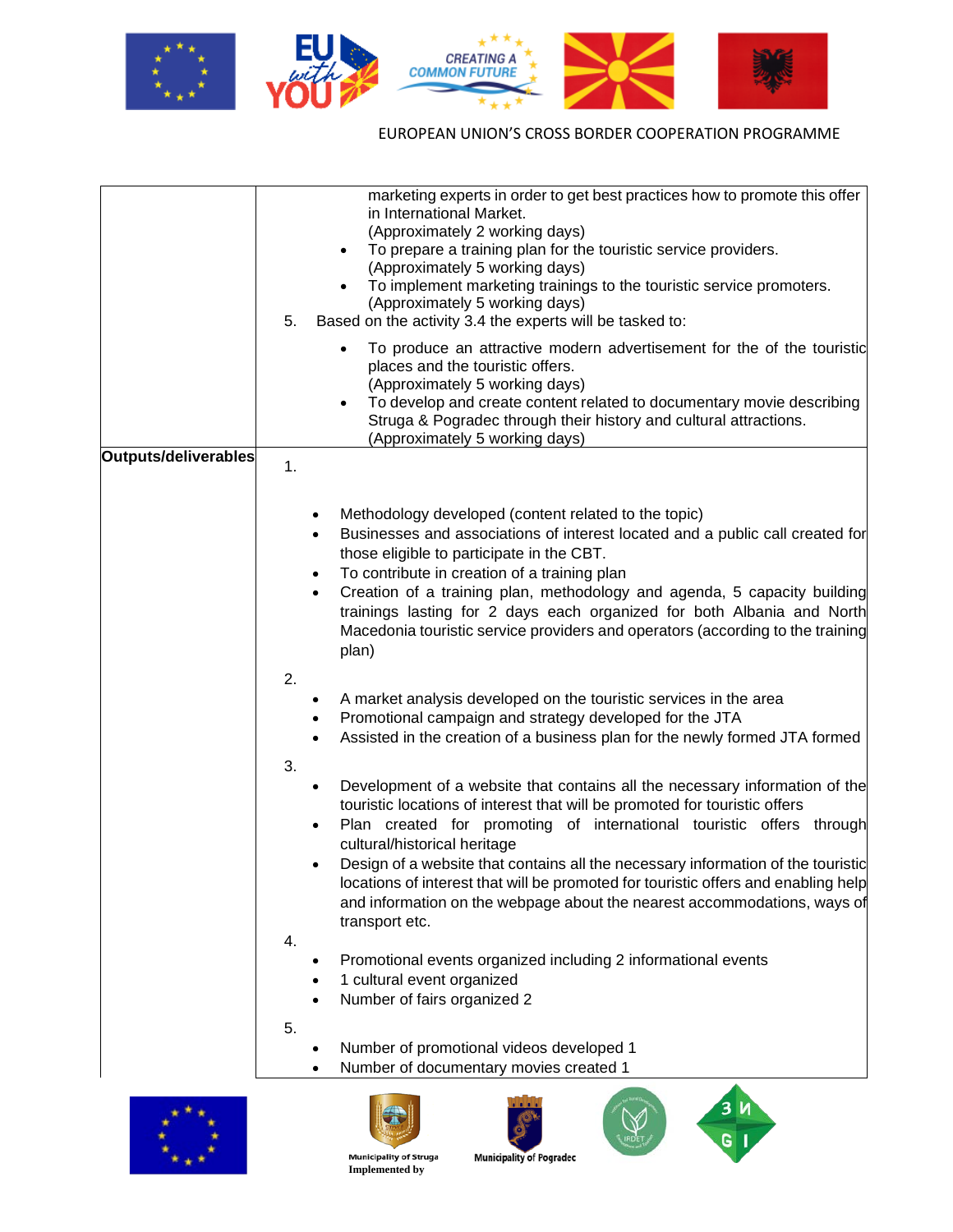

| <b>Responsible body</b> | Project management Management structure                                                                                                                                                                                                                                                                                                                                                                                                                                                                                                                  |
|-------------------------|----------------------------------------------------------------------------------------------------------------------------------------------------------------------------------------------------------------------------------------------------------------------------------------------------------------------------------------------------------------------------------------------------------------------------------------------------------------------------------------------------------------------------------------------------------|
|                         | NGO Green Institute act as manager of the action and responsible for the contracting of<br>the different consultancy firms or consultants.                                                                                                                                                                                                                                                                                                                                                                                                               |
|                         | Municipality of Struga and Municipality of Pogradec will act as key facilitator for the action<br>towards the Touristic community. Moreover, Municipality of Struga and Municipality of<br>Pogradec will be members of the Steering Committee in terms of supervision of the<br>adherence of the action the Local Action Plan for Tourism and respect of municipal laws.<br>Contact address:<br>Association of environmentally sustainable development Green Institute - Skopje<br>Boulevard Koco Racin 20/23 Skopje<br>Email: project@greeninstitute.mk |

| <b>Logistics and timing</b>                     |                                                                                                                                                                                           |  |
|-------------------------------------------------|-------------------------------------------------------------------------------------------------------------------------------------------------------------------------------------------|--|
| Location                                        | The operational base of the project will be in the Municipality of Struga, the Republic of<br>North Macedonia and Municipality of Pogradec (Republic of Albania).                         |  |
| Start date &<br>Implementation<br><b>Period</b> | The assignment will commence only after the EUD approval preferably at the beginning<br>of June 2022 - and the period of implementation of the assignments will be through April<br>2023. |  |
| <b>WDs per output</b>                           | The experts must be independent and free from any conflict of interest.<br>Total number of working days allocated under this ToR are based on framework contact<br>upon request.          |  |

| <b>Expert profile and selection criteria</b> |                                                                                                                                                                                                                                                                                                  |  |
|----------------------------------------------|--------------------------------------------------------------------------------------------------------------------------------------------------------------------------------------------------------------------------------------------------------------------------------------------------|--|
| <b>Qualifications</b><br>and Skills:         | University degree in the field of social science or any other field related to the<br>project. In the absence of a university degree, equivalent professional experience of<br>at least 2 years in addition to the requirement of at least five (5) years of general<br>professional experience; |  |
|                                              | Outstanding communication and interpersonal skills                                                                                                                                                                                                                                               |  |
|                                              | Excellent spoken and written English                                                                                                                                                                                                                                                             |  |
|                                              | Excellent writing and analytical skills                                                                                                                                                                                                                                                          |  |
|                                              | Computer literacy (command of Microsoft Office (Word, Excel, PowerPoint, etc.) and<br>the Internet)                                                                                                                                                                                              |  |
| General<br>professional<br>experience:       | Minimum five (5) years of professional working experience in the field of social<br>$\bullet$<br>science or any other field related to the project.                                                                                                                                              |  |











 **Implemented by**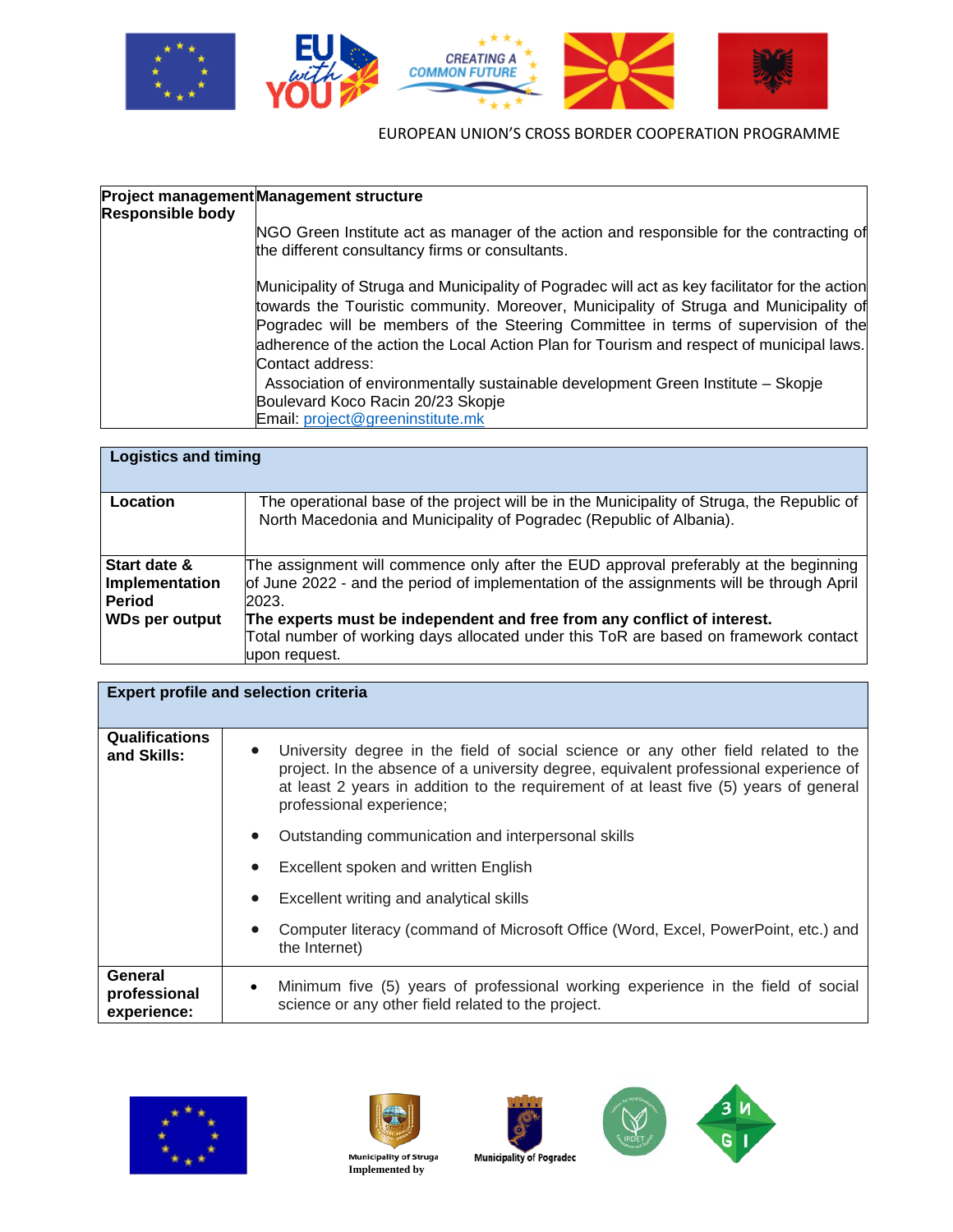

| <b>Specific</b><br>professional<br>experience: | At least three (3) years of professional experience in the field related to tourism and<br>$\bullet$<br>hospitality.                                           |              |  |
|------------------------------------------------|----------------------------------------------------------------------------------------------------------------------------------------------------------------|--------------|--|
|                                                | Knowledge of the legislation and policies in the targeted countries related to<br>$\bullet$<br>Environmental Protection and/or Cultural Heritage is desirable. |              |  |
| <b>Evaluation</b>                              | The following grid will be conducted during the evaluation process:                                                                                            |              |  |
| criteria                                       | <b>Requirements</b>                                                                                                                                            | <b>Score</b> |  |
|                                                | <b>Qualification and Skills</b>                                                                                                                                | 20           |  |
|                                                | General professional experience                                                                                                                                | 30           |  |
|                                                | Specific professional experience                                                                                                                               | 50           |  |
|                                                | Total                                                                                                                                                          | 100          |  |

| <b>Reporting</b>                                  |                                                                                                                                                                                                                                                                                                                                                                                                                                                                                                                                                                                                                                                                                                                                                                                                                                                                                                                                                                                                                                                                                                                                         |
|---------------------------------------------------|-----------------------------------------------------------------------------------------------------------------------------------------------------------------------------------------------------------------------------------------------------------------------------------------------------------------------------------------------------------------------------------------------------------------------------------------------------------------------------------------------------------------------------------------------------------------------------------------------------------------------------------------------------------------------------------------------------------------------------------------------------------------------------------------------------------------------------------------------------------------------------------------------------------------------------------------------------------------------------------------------------------------------------------------------------------------------------------------------------------------------------------------|
| Language                                          | All reports and outputs must be delivered in English                                                                                                                                                                                                                                                                                                                                                                                                                                                                                                                                                                                                                                                                                                                                                                                                                                                                                                                                                                                                                                                                                    |
| <b>Reporting</b><br>requirements                  | Monitoring of the work and Reporting to the project management responsible body Green<br>Institute on relevant issues in internal project meetings and reporting in writing as presented<br>below:<br>The expert will provide at the start of the assignment and following that 1 week before the<br>start date of the upcoming month, a Methodology and Implementation Plan.<br>A Monthly Report with all related outputs and together with the experts Time Sheet shall<br>be delivered for review and approval to the Green Institute at the end of each month, no<br>later than by the $3rd$ of the month for review, and subsequently revision by the<br>expert/approval by the Green Institute.<br><b>Final Report</b> , with all related outputs, shall also state observations on problems/ risks<br>encountered and recommendations for improvements/additional activities/risks mitigation<br>actions shall be delivered with the last Time Sheet of the mission. The experts will send<br>her/his report to the Green Institute together with a timesheet, no later than 5 days<br>following the end date of the assignment. |
| <b>Submission &amp;</b><br>approval of<br>reports | The Mission Reports and Time Sheets of the expert are subject to approval by the Green<br>Institute.                                                                                                                                                                                                                                                                                                                                                                                                                                                                                                                                                                                                                                                                                                                                                                                                                                                                                                                                                                                                                                    |
| <b>Performance</b><br><b>indicators</b>           | The indicators reflecting the performance of the expert are defined as follows:<br>timely presentation of outputs, as defined in the Methodology and Implementation<br>Plan<br>quality of the outputs                                                                                                                                                                                                                                                                                                                                                                                                                                                                                                                                                                                                                                                                                                                                                                                                                                                                                                                                   |











 **Implemented by**